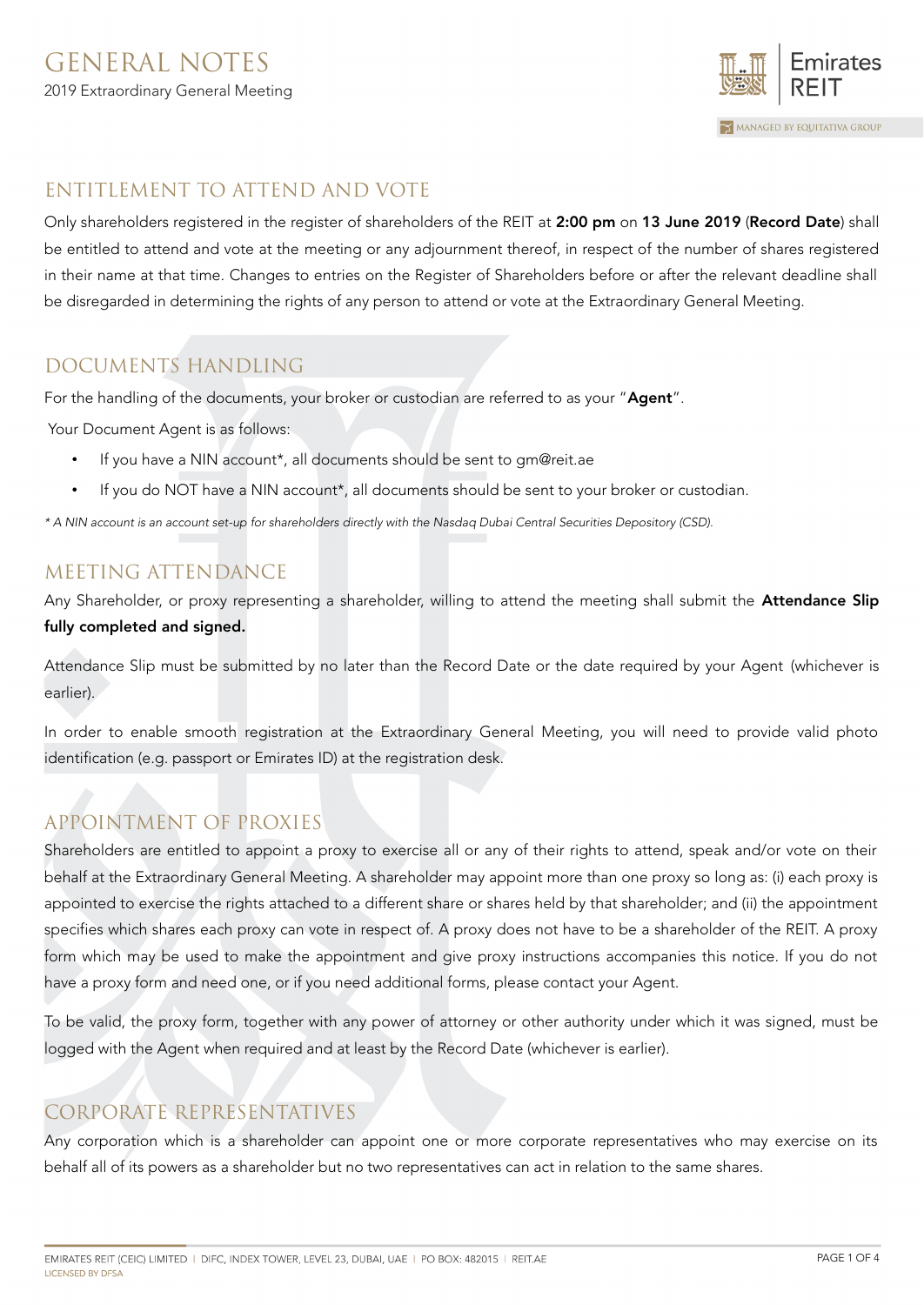# SHAREHOLDERS' RIGHT TO ASK QUESTIONS

Any shareholder attending the Extraordinary General Meeting has the right to ask questions. The REIT must answer any question relating to the business being dealt with at the meeting unless:(i) it would interfere unduly with the preparation for the meeting or involve the disclosure of confidential information; (ii) it has already been answered on a website; and/or (iii) it is not in the interest of the REIT or the good order of the meeting that the question be answered.

### DOCUMENTS FOR INSPECTION

A copy of this Notice and other information required can be found at [www.reit.ae.](http://www.reit.ae/)

### NOTICE OF ADJOURNMENT

In the event that the first session fails to reach the required quorum, a second session will be held in the offices of the REIT on Thursday 27 June 2019 at 2:30pm in Index Tower, DIFC, Dubai.

If you have any question about the Extraordinary General Meeting, please contact the Company Secretary on +971 4 405 7348, or by email at gm@reit.ae.

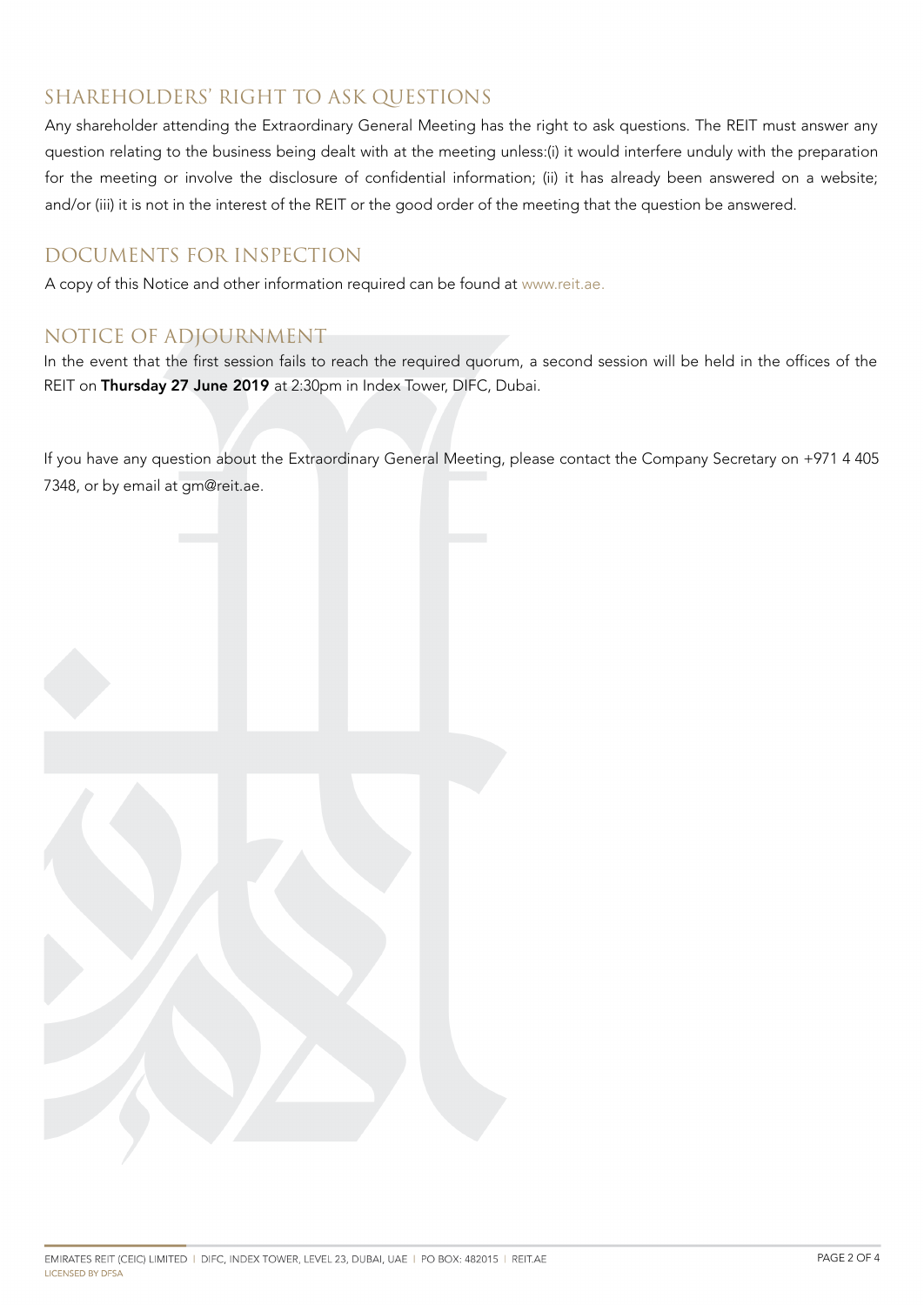# PROPOSED RESOLUTION AND EXPLANATORY NOTES

For resolutions proposed as a special resolution to be passed at least 75% of the cast votes must be in favour of the resolution. The below proposed resolutions are listed below in no particular order. The Chairman will recommend one resolution of the below to be considered by the shareholders

### SPECIAL RESOLUTION 1A– To appoint a new Registered Auditor

To appoint KPMG LLP as auditor of the Company to hold office with effect from the conclusion of the annual general meeting of the Company held on 19 June 2019 until the conclusion of the next annual general meeting of the Company.

### SPECIAL RESOLUTION 1B – To appoint a new Registered Auditor

To appoint Ernst & Young as auditor of the Company to hold office with effect from the conclusion of the annual general meeting of the Company held on 19 June 2019 until the conclusion of the next annual general meeting of the Company.

### SPECIAL RESOLUTION 1C – To appoint a new Registered Auditor

To appoint Deloitte & Touche (M.E.) as auditor of the Company to hold office with effect from the conclusion of the annual general meeting of the Company held on 19 June 2019 until the conclusion of the next annual general meeting of the Company.

### SPECIAL RESOLUTION 1D – To appoint a new Registered Auditor

To appoint Grant Thornton Audit and Accounting Limited (BVI) as auditor of the Company to hold office with effect from the conclusion of the annual general meeting of the Company held on 19 June 2019 until the conclusion of the next annual general meeting of the Company.

### EXPLANATORY NOTES

As at the date of this notice, in accordance with international best practice, the REIT is conducting a re-tender process for the purposes of selecting a proposed auditor of the REIT, to be appointed for the period from the conclusion of the annual general meeting immediately preceding the EGM until the conclusion of the following annual general meeting ("AGM"). As at the date of this notice, the audit firms which responded and continue to be considered are Ernst & Young, KPMG LLP, Deloitte & Touche (M.E) and Grant Thornton Audit and Accounting (BVI) The selection process will be finalised before the date of the proposed AGM. The Chairman will inform the shareholders at the EGM of the identity of the selected proposed auditor and will recommend that the shareholders vote in favour of that of the proposed resolution that relates to the proposed auditor. Such resolution will be the first resolution put to the vote of the shareholders (irrespective of the order of the resolutions set out in this notice). It is intended that once a special resolution appointing an auditor is duly passed by the shareholders, the chairman seeks the consent of the meeting not to put forward the remaining of the special resolutions set out in this notice as they will be redundant. In the event such consent is not obtained, the chairman will recommend that the shareholders vote against such remaining resolutions.

The shareholders should note that (i) no auditor may be validly appointed without first consenting to such appointment; and (ii) the REIT may not appoint more than one auditor. While the REIT is currently negotiating with all four above mentioned accountancy firms, only the finally selected proposed auditor will be requested to provide prior consent to its appointment as the auditor of the REIT. Therefore, it is recommended that the shareholders either attend the meeting